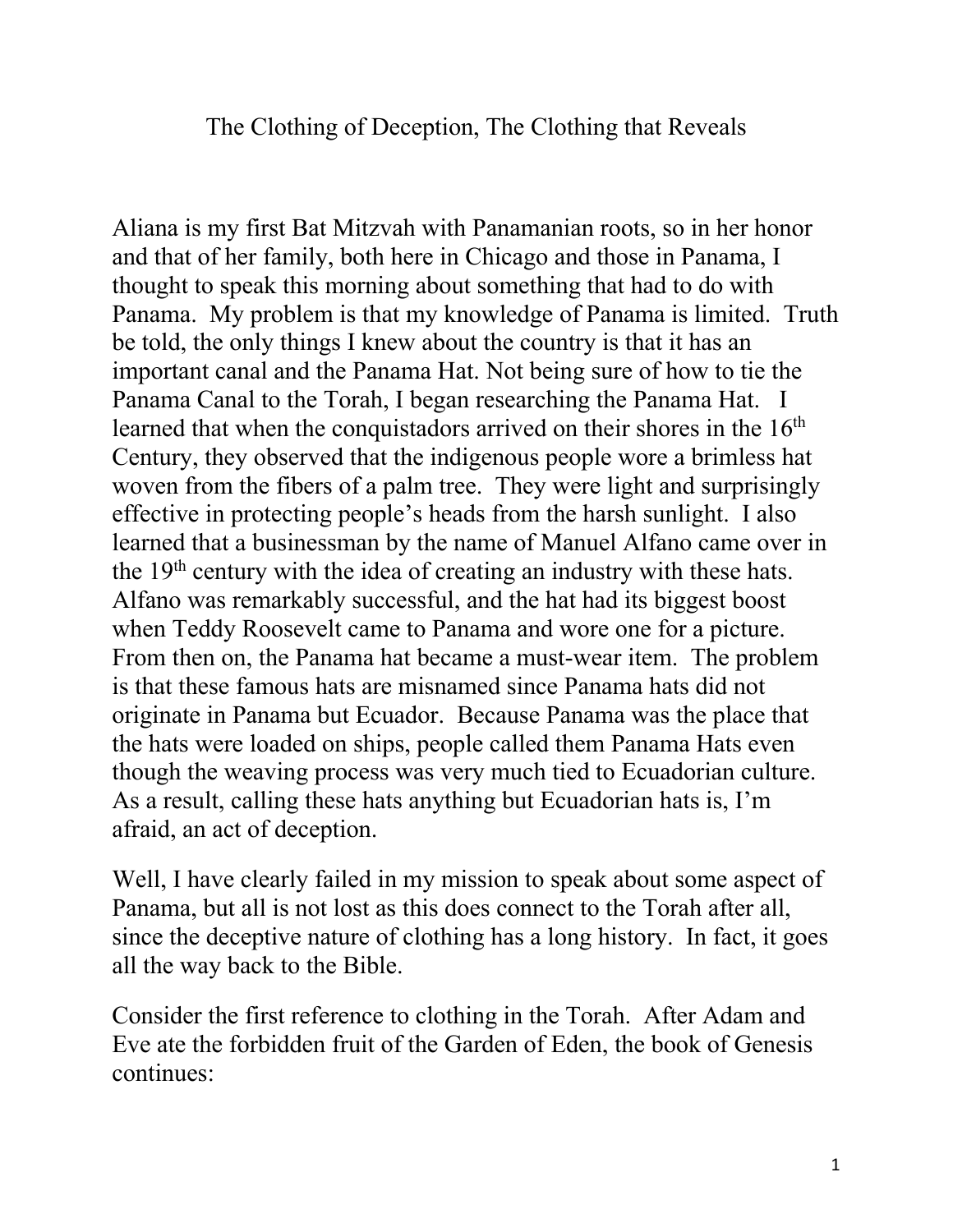*Then the eyes of both of them were opened and they perceived that they were naked, and they sewed together fig leaves and made themselves loin clothes.* 

*And when God called out to Adam he hid.* 

From the very start, clothing had a connection to deception.

Jacob put on his brother's clothing to steal the blessing of the first-born from his blind father. The Torah describes how Isaac felt Esau's clothing and smelled the scent of the hunter on them and, and as a result, was deceived by Jacob.

There are several other examples of clothing used for deceptive purposes throughout the Bible but the most famous is the many-colored coat of Joseph. That coat which Jacob awarded to Joseph as a reflection of his love for him became a symbol of jealousy and hatred to his other brothers. So much so that they sold Joseph into slavery and then decided to report Joseph as having died to their father Jacob. Recall how they dipped the beautiful coat of Joseph into the blood of an animal and then showed it Jacob and cruelly asked if their father recognized the coat! This coat symbolizing Jacob's love was used as a garment of deception, convincing him that Joseph had been torn apart by a wild beast, breaking an old man's heart.

The connection between clothing and deception is so strong in the Jewish tradition that the word for clothing, *Beged,* and the word for deception, *Bagad,* contain the same Hebrew root. But many of you already knew that from reciting the confessional prayer every Yom Kippur, when we rise as a community and beat our hearts and say:

## *Ashamnu: We have sinned. Bagadnu: We have acted deceitfully.*

In the same way we can use our clothing as a means of deception, so, too, can we create the illusion that we are clothing ourselves with what appear as the best of intentions but are not; with actions that appear to be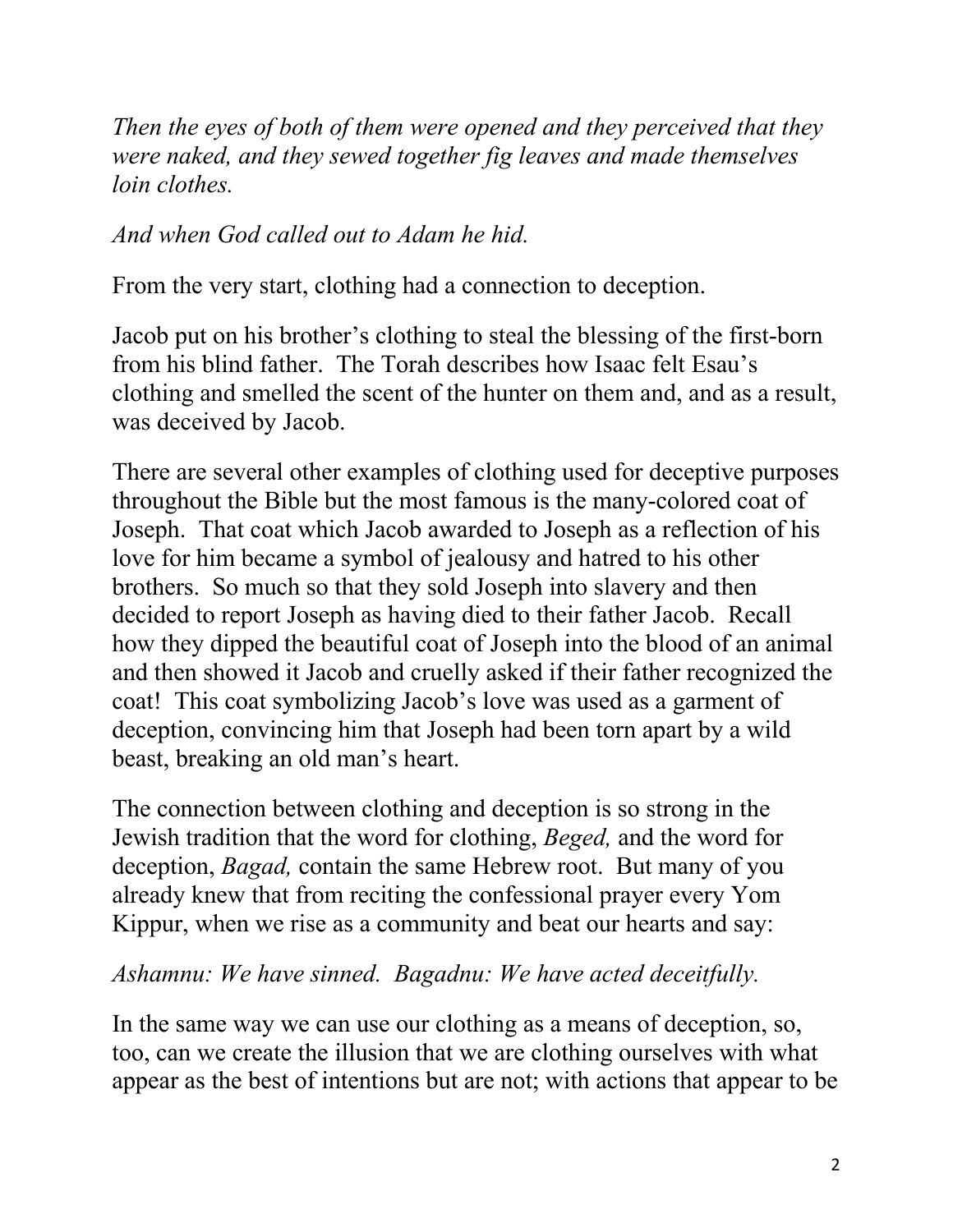pure, but are far from it. The words *Bagad* and *Beged* are related in Hebrew for a reason.

Based upon everything I said so far, the Biblical understanding of clothing was decidedly negative. Yet, in this week's Torah reading, Tetzveh, the Torah goes into great detail describing every aspect of the clothing of the High Priests, from head to toe. How is it possible to learn anything positive from the *Beged* which is so associated with what is *Bagad*? To understand the answer, let us remember that the High Priest, the Kohen Gadol, was intermediary between God and the people of Israel. He would sacrifice and pray on their behalf. As the Tabernacle, the Mishkan, was understood as God's holy space, the responsibility placed upon the shoulders of the High Priest was awesome. Any mistakes on his part, or even errant thoughts, could have disastrous consequences for himself and the people that entrusted him with this role. One would think that clothing would be the last thing that the Torah would concern itself with in these holy confines.

I believe that in our portion the Torah is offering an alternative understanding of clothing in the case of the Kohen Gadol. Up until now, we have only spoken of clothing as a means of deception. But the symbolism of the clothing of the Kohen Gadol reflects something different: clothing as a means of revealing the best of the Kohen, rather than a vehicle that covers up the worst of him.

Here are a few examples:

On his head, the Kohen wore a *Mitznefet*, a crown-like covering with words etched in gold on the front: *Kodesh L'adonai: Holy to God.* No matter what the Kohen Gadol thought of himself, the head piece was a reminder that this person had the potential to be holy to God. However, he must rise to the occasion and become that person. Allowing an unworthy thought to enter his mind in that moment would make a mockery of his actions. The *Mitznefet* challenged the Kohen Gadol to see the holiness implanted within himself and actualize it, and to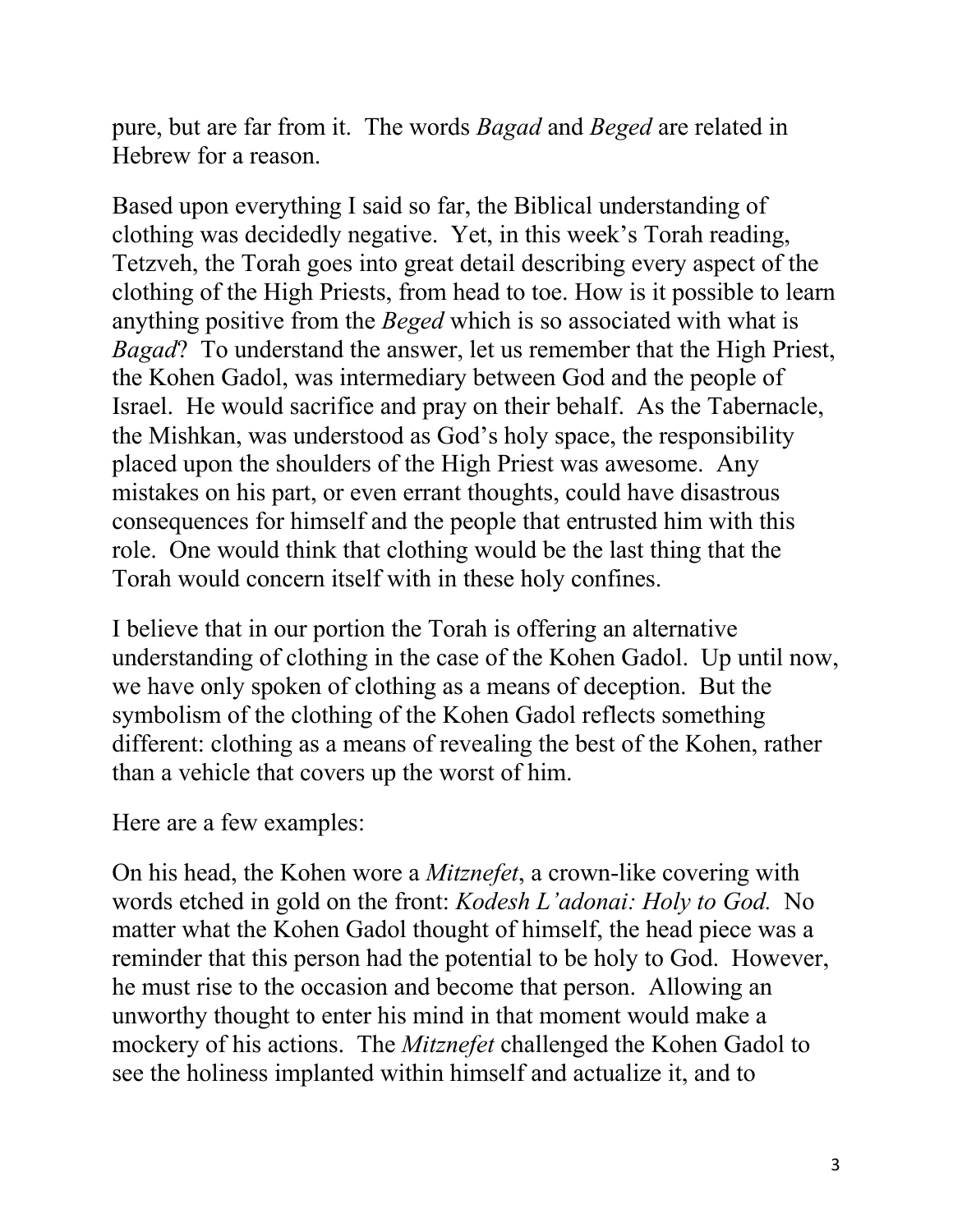embrace his role as the one called upon to stand before God on behalf of his people.

On his chest there was a *Hoshen*, a breastplate with 12 stones upon it, one for each tribe of Israel. In this way, the Kohen Gadol was reminded that he represented each of the tribes of Israel. This was never about him as an individual, but rather he stood as an emissary of the Jewish people. The breastplate was affixed to the shoulders of his garment with gold chains so that the Kohen would feel the full weight of his obligations. The *Hoshen* called upon the Kohen Gadol to embrace his responsibility and be the person worthy of his exalted role.

On the hem of his robe were *Rimonim*, small bells. According to tradition, the bells were placed upon his garments so that when the Kohen Gadol would enter the Holy of Holies they, would ring and announce his coming to God. It is never a good idea to startle the *Kadosh Baruch Hu*!

Now, if we are going to show such civility to God, who no doubt knew the Kohen Gadol was coming, should we not do the same for those around us? The bells are a reminder that we should always consider the feelings of others, no matter their station. In Jewish tradition, this is called *Derech Eretz*, or common courtesy. A person in the position of the Kohen Gadol might be given to arrogance. He might believe that the only feelings that he has to consider are his own. However, the Torah offers a powerful reminder that in the same way that the Kohen Gadol needs to have the awareness to treat God with *Derech Eretz*, common courtesy, so, too, do all people need to extend this courtesy to one another.

The garments of the High Priest were designed to encourage the wearer to bring out the best in himself. Unlike the fig leaves of Adam and Eve or the coat of Joseph, which were used to deceive, the *Bigei Kenuna* were designed to inspire the wearer to fulfill the best in himself, and not to use these holy garments as a way of presenting himself as something he was not.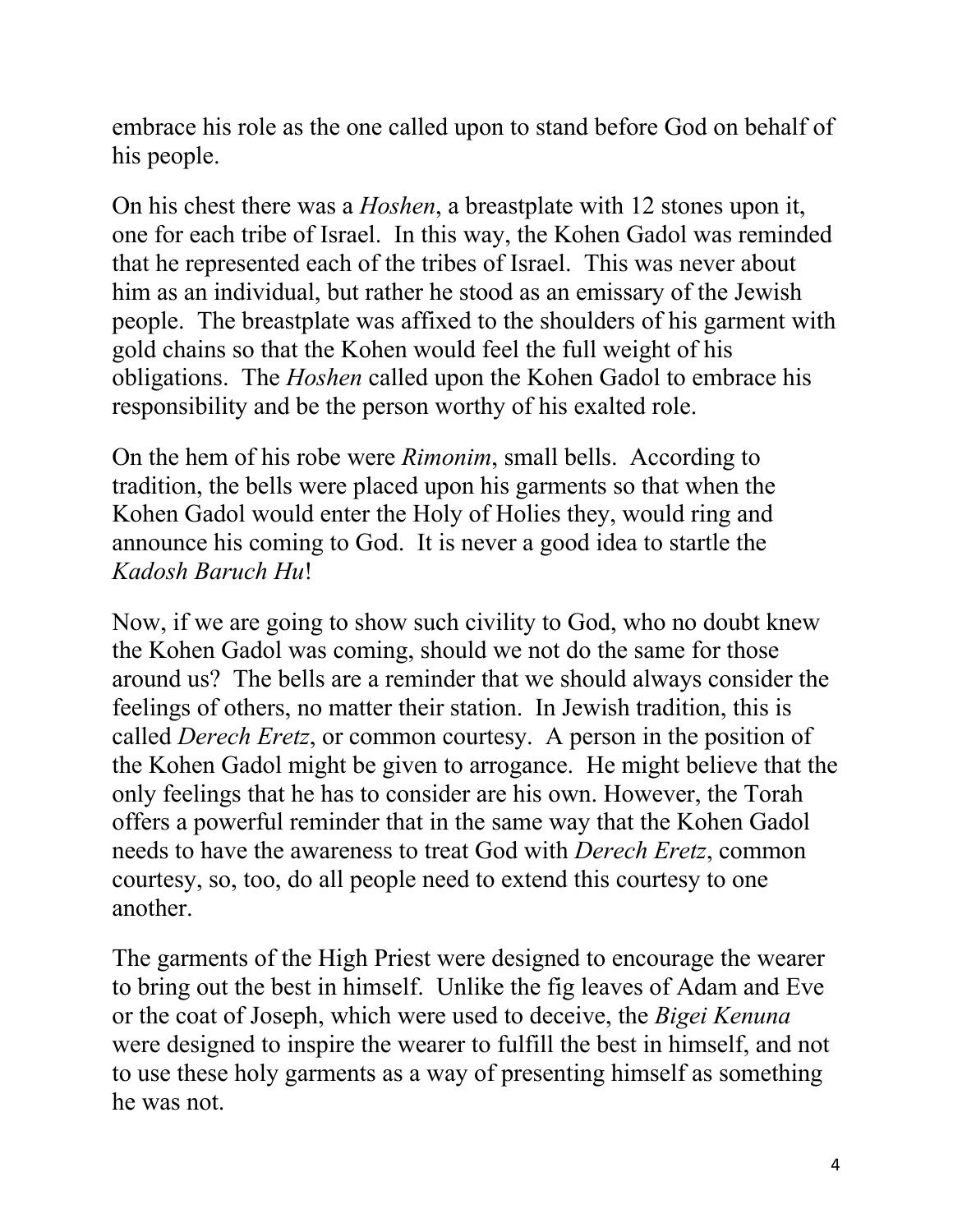Ask any magician and they will tell you that clothing is vital for the art of illusion, of deception: the card up one's sleeve, or the quick-change artist. Since the dawn of time, since the earliest books of the Bible, people have used clothing to deceive. In the world in which we live, illusions have gone far beyond the garments that we wear to that technology that we can don in order to deceive one another in ever more convincing ways. Filmmakers can create the illusion that you or I have been seen to say or do anything the creator desires. The Internet is filled with scams, phishing efforts, and click bait to ensnare us in deception. The news that we read can be presented with half-truths; doctored pictures that can create the illusion of truth and turn the people of our country against one another. We have reached the point that our trust in one another has sunk to an all-time low, threatening our relationships and the safety and security of our nation.

Here, I believe the Torah offers us a different path.

In the end, the Temple was destroyed in the year 70 CE and with it, the clothing of the Kohen Gadol. One would think that this was the end of the garments of the Priest, but not so. The Rabbis took them and placed the crown, the breastplate and the bells on the Torah. The lesson that they wanted to teach was that in the same way that the *Bidei Kehunah* had the potential of revealing the best of the Kohen Gadol, the Torah does the same for us.

- The Torah calls on us to don a symbolic *Mitznefet*, a crown, and see ourselves as *Kodesh L'Adonai* and act on it.
- The Torah calls on us to don a figurative *Hoshen*, breastplate, and appreciate our responsibilities to one another, from our family to our people to all humanity.
- The Torah calls upon us to don the symbolic bells, the *Rimonim*, and act towards one another with *Derech Eretz*, with civility. To consider the feelings of others when we speak and when we act. To display empathy in the way that we listen, in the way that we judge.